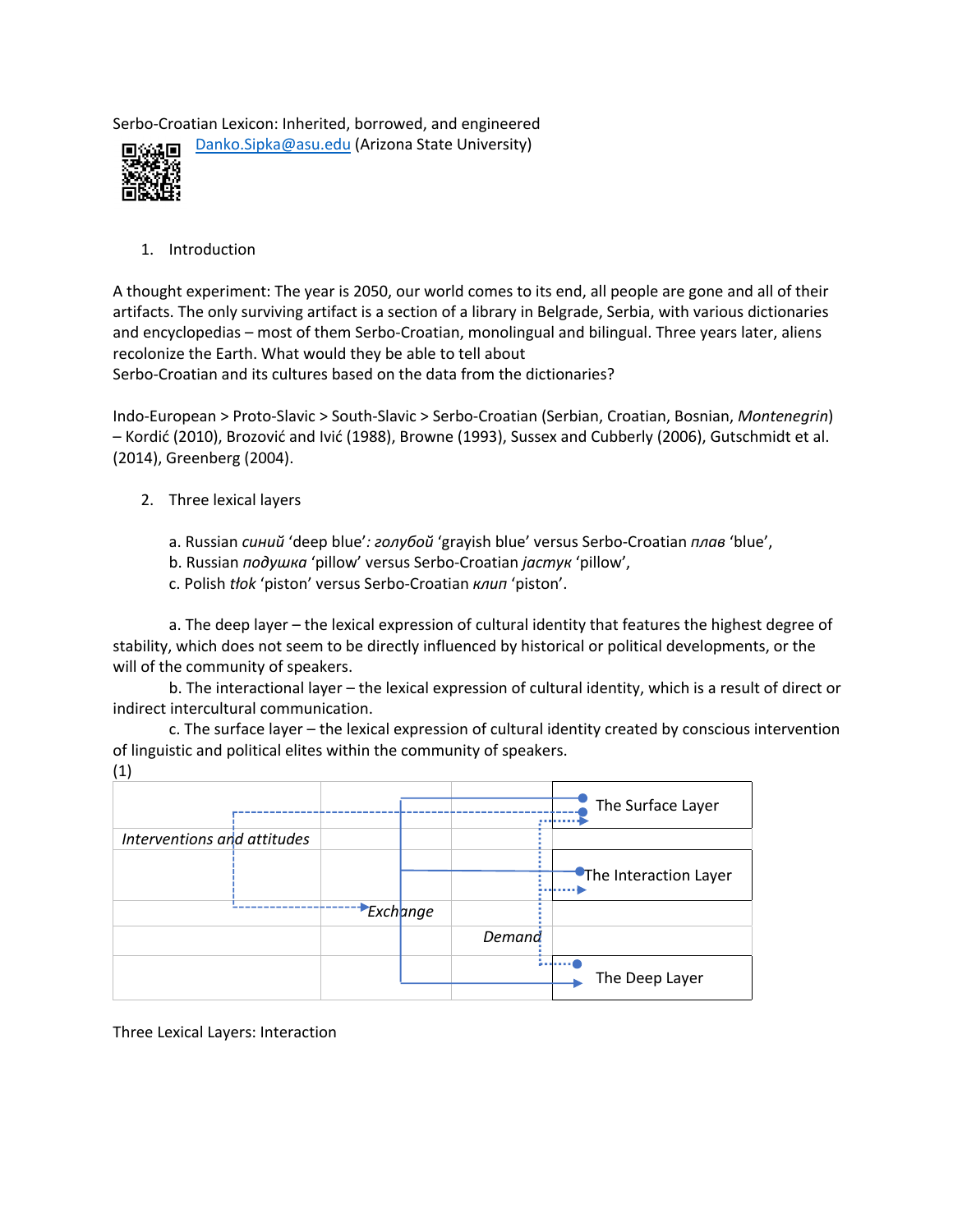## 3. Inherited lexicon

Proto-Slavic (East, West, and South Slavic)

(2)

| Category                                       | Number | Percent |
|------------------------------------------------|--------|---------|
| Preservation in all three groups               | 471    | 27.7    |
| Change in all three groups                     | 436    | 25.6    |
| Loss in all three groups                       | 20     | 1.2     |
| A combination of loss, change and/preservation | 776    | 45.5    |
| Total                                          | 1703   | 100.0   |

(3)

|              | East Slavic |         | West Slavic |         | <b>South Slavic</b> |         |
|--------------|-------------|---------|-------------|---------|---------------------|---------|
|              | Number      | Percent | Number      | Percent | <b>Number</b>       | Percent |
| Loss         | 175         | 10.3    | 204         | 12.0    | 168                 | 9.9     |
| Change       | 707         | 41.5    | 707         | 41.5    | 873                 | 51.3    |
| Preservation | 821         | 48.2    | 792         | 46.5    | 662                 | 38.9    |
| Total        | 1703        | 100.0   | 1703        | 100.0   | 1703                | 100.0   |

Loss – *\*volsti* 'rule' is not attested in South Slavic languages

Change – see narrowing, transfer, widening below

Preservation – *\*vòńa; \*vòńь* 'smell' yields *woń* 'smell' in Polish

In 1:1 comparison, the South Slavic group is equidistant from the other two groups, which are closer to each other than to the South Slavic group.

(4)

|           | East |      | West |      | South |      |
|-----------|------|------|------|------|-------|------|
| Narrowing | 357  | 52%  | 367  | 50%  | 478   | 47%  |
| Transfer  | 277  | 40%  | 316  | 43%  | 452   | 45%  |
| Widening  | 55   | 8%   | 51   | 7%   | 82    | 8%   |
| Total     | 689  | 100% | 734  | 100% | 1012  | 100% |

narrowing (specification) - Czech *jahoda* 'strawberry' from *\*àgoda* 'berry' transfer – Serbo-Croatian *slatina* 'mineral spring' from *\*soltina* 'salt marsh' widening (generalization) - Slovak *slatina* 'marsh' from*\*soltina* 'salt marsh'

(5)

| $\mathbf{v}$        |           |         |                                                |
|---------------------|-----------|---------|------------------------------------------------|
| Category            | Frequency | Percent | Example (Serbo-Croatian – English)             |
| Social Interaction  | 172       | 27.3    | Prijatelj = friend, follower, lover, son's (or |
|                     |           |         | daughter's) father-in-law                      |
| <b>Institutions</b> | 65        | 10.3    | Pošta = post office, mail                      |
| <b>Measures</b>     | 159       | 25.2    | Pair = pair, couple, match (to someone),       |
|                     |           |         | partner (in school)                            |
| Logical Operators   | 58        | 9.2     | $A =$ and, but, while                          |
| <b>Body Parts</b>   | 27        | 4.3     | Ruka = hand, arm                               |
| Other               | 149       | 23.7    |                                                |
| Total               | 630       | 100     |                                                |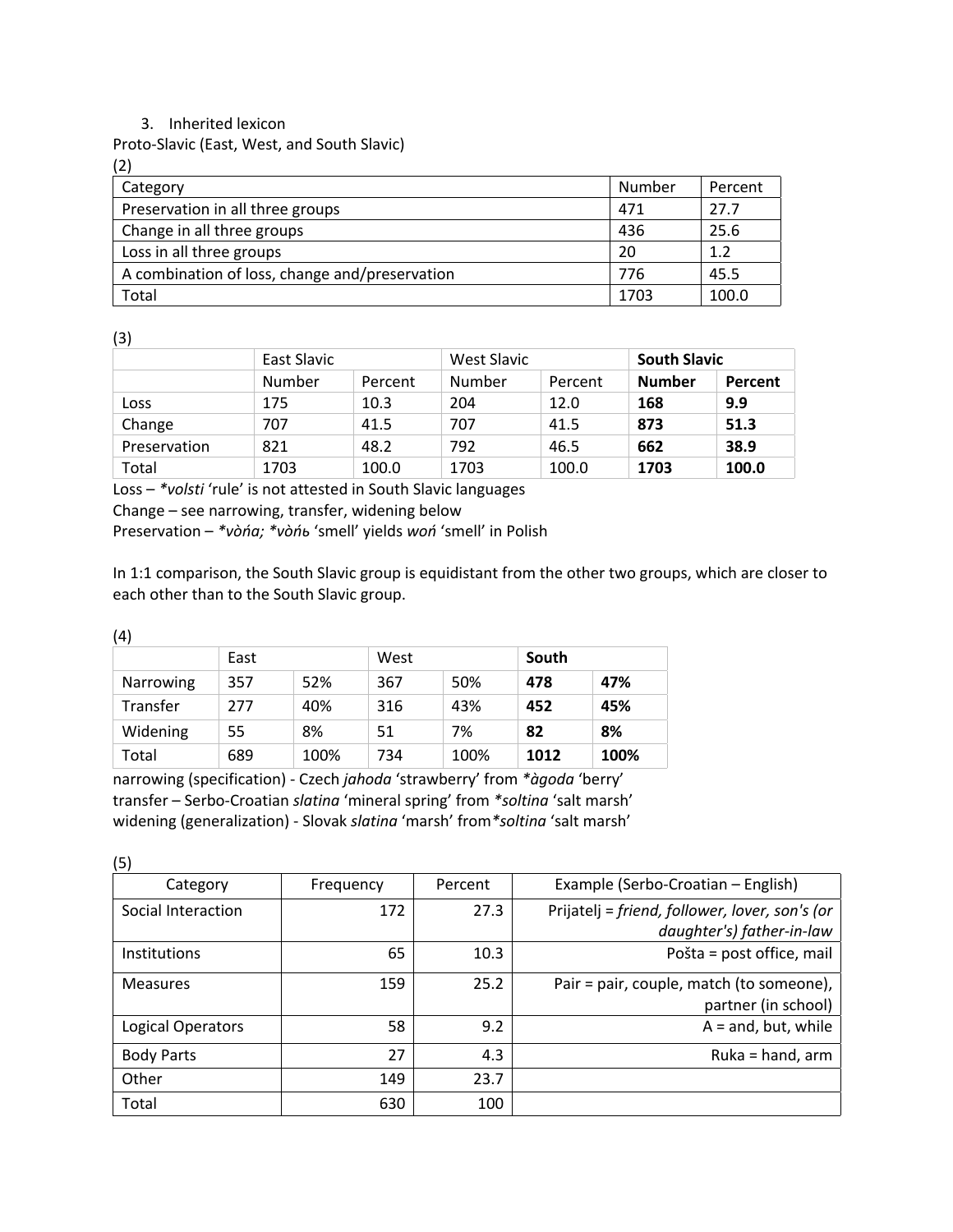| (6)                      |           |         |                                                                                                                                                                                                                                                                                 |
|--------------------------|-----------|---------|---------------------------------------------------------------------------------------------------------------------------------------------------------------------------------------------------------------------------------------------------------------------------------|
| Category                 | Frequency | Percent | Example (English – Serbo-Croatian)                                                                                                                                                                                                                                              |
| <b>Rural World</b>       | 227       | 40      | Bed = krevet, postelja, ploha, ploča, podloga,<br>ležaj, postolje, gredica, lijeha, temelj,<br>podloga                                                                                                                                                                          |
| <b>General Features</b>  | 82        | 14.5    | Open = otvoren, slobodan, nezauzet,<br>nepokriven, otkrit, izložen, nesložen,<br>nesavijen, probušen, porozan, isprekidan,<br>slobodan, nevezan, blag, očit, jasan, javan,<br>otvoren, iskren, darežljiv, gostoljubiv,<br>otvoren, tekući, neodlučan, neriješen,<br>pristupačan |
| <b>Negative Features</b> | 30        | 5.3     | Bad = loš, bezvrijedan, nevaljao, škodljiv,<br>pokvaren, neugodan, odvratan, zao, opak,<br>loša zdravlja, bolestan, bolan, nedovoljan,<br>nedostatan, težak, jak, nemio, grdan                                                                                                  |
| Movement                 | 54        | 9.5     | Road = sidrište, rada, cesta, drum, put, staza,<br>tračnice, željeznička pruga, putovanje                                                                                                                                                                                       |
| Other                    | 174       | 30.7    |                                                                                                                                                                                                                                                                                 |
| Total                    | 567       | 100     |                                                                                                                                                                                                                                                                                 |

## 4. Borrowed lexicon

Geographical contact (subsequent vertical contact, concurrent vertical contact, horizontal contact) vs. Cultural influence

Subsequent vertical contact – Latin and pre-Latin substratum (nature, animal husbandry, etc. *bosiljak* 'basil', *čuka* 'hillock')

Concurrent vertical contact

Turkish, some ultimately Arabic or Persian (daily life and spirituality: *čarapa* 'sock', *sevdah* 'yearning for love'

German (daily life, technology, adminstration: *kofer* 'suitcase', *šina* 'railroad rail')

Dalmatian, Venetian (daily life, administration: *kapitan* 'captain', *štatut* 'statute')

## Horizontal contact

Hungarian (daily life *lopov* 'thief', *ašov* 'spade')

Cultural influences (spontaneous or by lexical engineering)

Church Slavonic, Russian, Czech (mostly abstract, administrative, etc.: *prosvjeta* 'education', *činovnik* 'clerk', *časopis* 'journal')

Graeco-Latin (directly or via German or French, mostly abstract and technological: *kultura* 'culture', *telefon* 'telephone' )

French (cuisine, art, etc. *buke* 'bouquet', *uvertira* 'ouverture')

English (technology, popular culture: *tenk* 'tank', *džez* 'jazz')

Italian (arts: *libreto* 'libretto', *aria* 'aria')

Generality index = metalanguage presence in the general lexicon minus average presence in the general lexicon

Presence index = percentage of the metalanguage/metafield in question minus average metalanguage/metafield percentage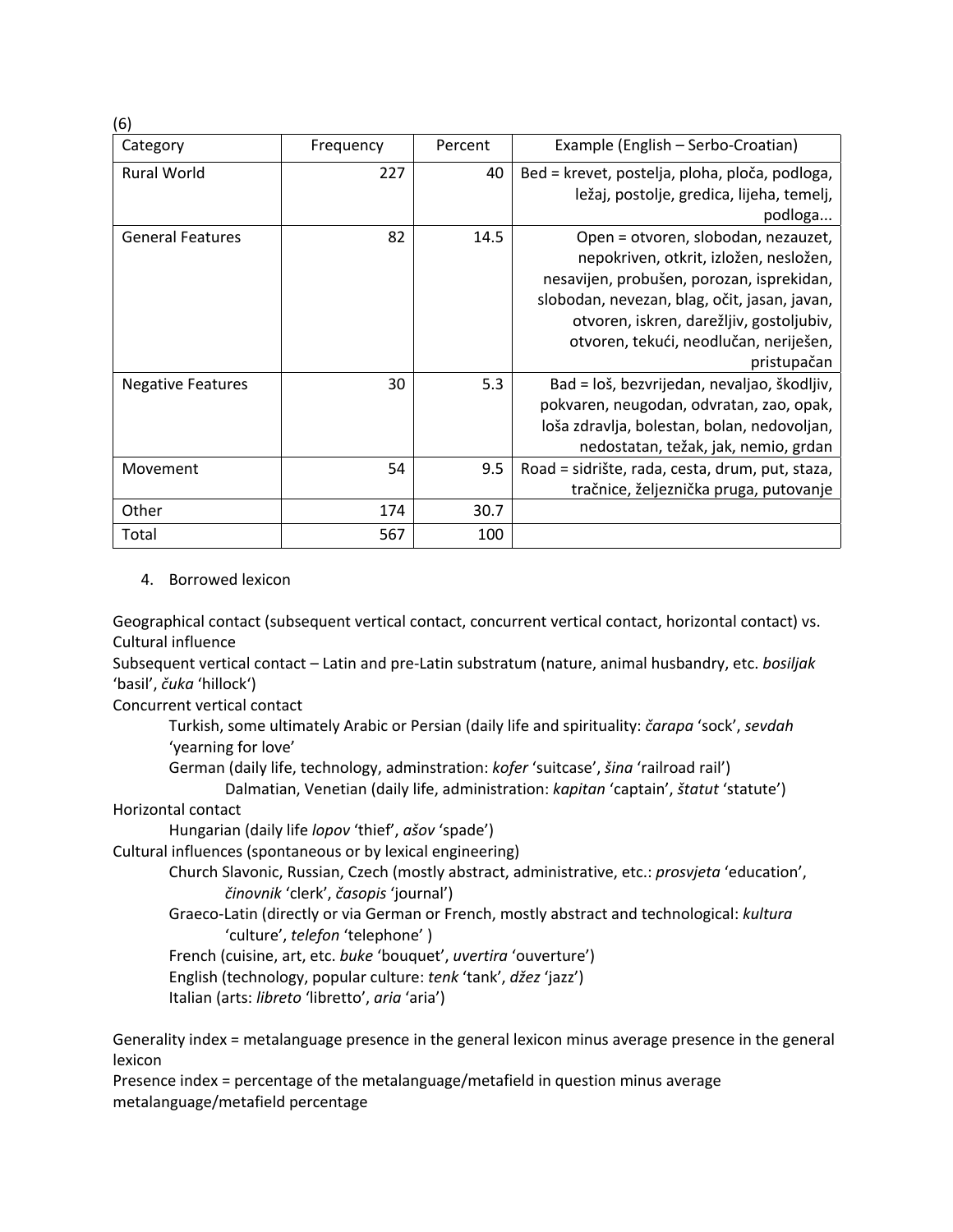| (7)                          |                       |                         |
|------------------------------|-----------------------|-------------------------|
| Source                       | Metalanguage Presence | Metalanguage            |
|                              | <i>Index</i>          | <b>Generality Index</b> |
| European - Classical         | 35.2                  | $-8.9$                  |
| European - Germanic          | 1.6                   | $-8.5$                  |
| European - Romance           | $-0.3$                | $-2.8$                  |
| Average for European Sources | 12.2                  | $-6.7$                  |
| Near Eastern                 | $-6.0$                | 6.5                     |
| Other                        | $-15.0$               | 10.6                    |
| Slavic                       | $-15.6$               | 3.17                    |

Metalanguage distribution, based on Klajn and Šipka (2006)

| (8)                     |                          |
|-------------------------|--------------------------|
| <b>Field</b>            | Metafield presence index |
| Arts                    | $-2.9$                   |
| <b>Belief systems</b>   | $-3.8$                   |
| Sciences - Natural      | 14.0                     |
| Sciences - Social       | 6.0                      |
| Sports                  | $-4.9$                   |
| Vocational - production | $-5.1$                   |
| Vocational - services   | $-3.1$                   |

Metafield distribution, based on Klajn and Šipka (2006)

## 5. Engineered lexicon

Lexical introduction vs. Lexical refereeing – purism as a merger of the two (Thomas 1988 and Langston and Peti-Stantic 2014)

Standard vs. dialects

Ethnic variants

Normative and cryptonormative refereeing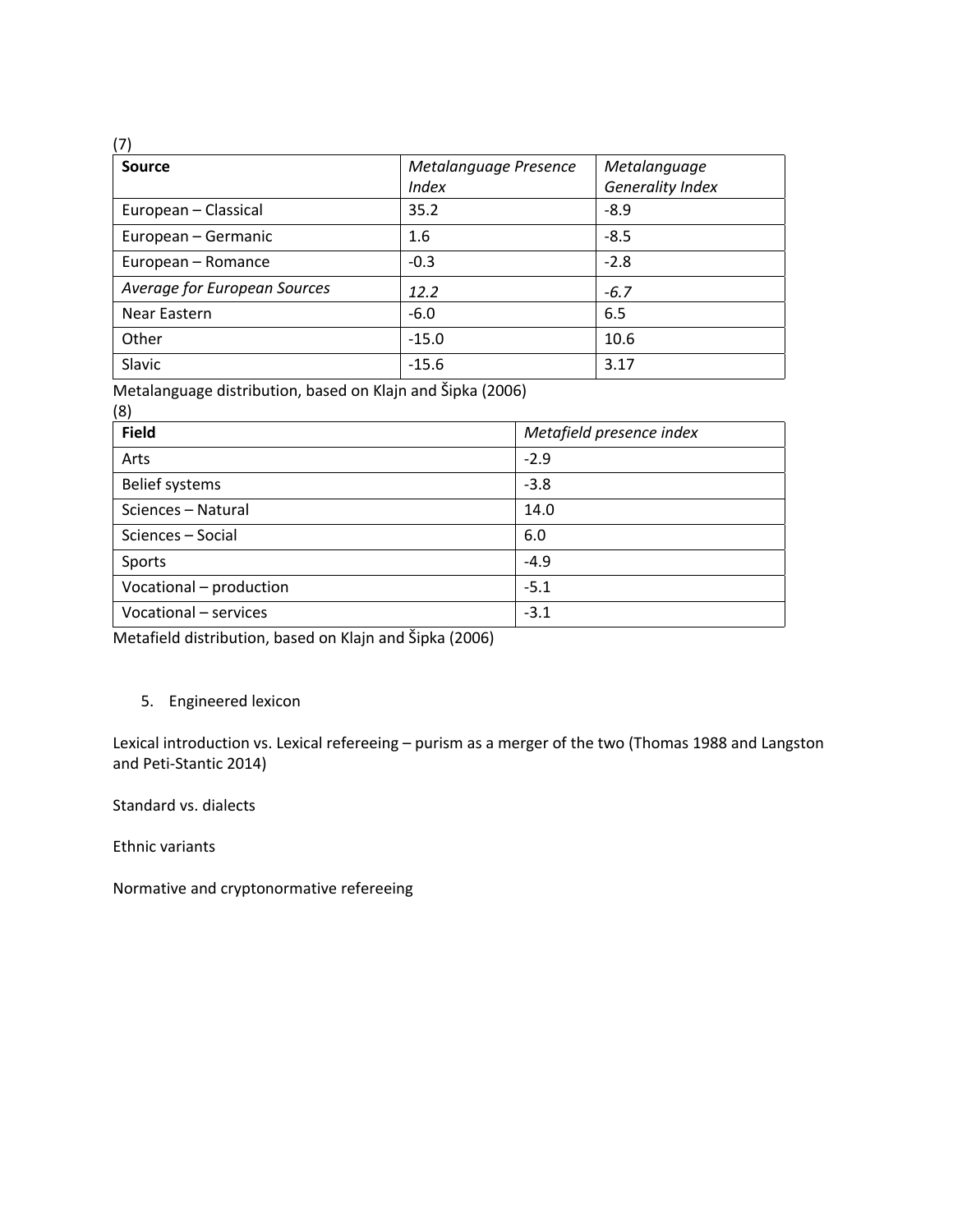| (9)                                        |                                                     |               |         |
|--------------------------------------------|-----------------------------------------------------|---------------|---------|
| Group                                      | Examples                                            | <b>Number</b> | Percent |
| Ekavian (Serbian-<br>Serbian disctinction) | međususedski, mega-uspeh, proterivač,<br>svetskost  | 1880          | 4.19%   |
| Croatian                                   | bojišnica, božićnica, uradak, zuboliječnik          | 632           | 1.41%   |
| <b>Bosniak</b>                             | lahko, mehko, poselamiti, sadaka, šehid             | 243           | 0.54%   |
| Radical Croatian                           | datkovni obradnik, munjkovni, objasnitba,<br>rednik | 203           | 0.45%   |
| Radical Bosniak                            | dekika, greb, hudovica, krhat, zijehati             | 68            | 0.15%   |
| Serbian                                    | instalisati, naduvan, paraklis, pasuljast           | 61            | 0.14%   |
| Radical Serbian                            | đeneral, sohran, toržestven, vaznositi              | 20            | 0.04%   |
| Marked                                     |                                                     | 3107          | 6.92%   |
| <b>Unmarked</b>                            |                                                     | 41772         | 93.08%  |
| Total                                      |                                                     | 44879         | 100.00% |

Lexical changes of the 1990s

Choose if this label means that the word marked by it is non-standard

|                                        | yes         | no          |
|----------------------------------------|-------------|-------------|
| slang (шатровачки)                     | 78.26% (54) | 21.74% (15) |
| jargon (жаргонски)                     | 68.12% (47) | 31.88% (22) |
| regional (регионално)                  | 57.97% (40) | 42.03% (29) |
| vulgar (вулгарно)                      | 56.52% (39) | 43.48% (30) |
| old literary style (старокњижевно)     | 56.52% (39) | 43.48% (30) |
| archaic (архаично)                     | 55.88% (38) | 44.12% (30) |
| folksy (народски)                      | 54.41% (37) | 45.59% (31) |
| school student speech (ђачки)          | 51.47% (35) | 48.53% (33) |
| colloquial (разговорно)                | 49.28% (34) | 50.72% (35) |
| familial/homely (фамилијарно)          | 47.06% (32) | 52.94% (36) |
| pejorative (пејоративно)               | 45.59% (31) | 54.41% (37) |
| derisive (подругљиво)                  | 34.78% (24) | 65.22% (45) |
| contemptuous (презриво)                | 30.43% (21) | 69.57% (48) |
| ironic (иронично)                      | 27.54% (19) | 72.46% (50) |
| facetious (шаљиво)                     | 27.94% (19) | 72.06% (49) |
| Primary and secondary normative labels |             |             |

<sup>(10)</sup>